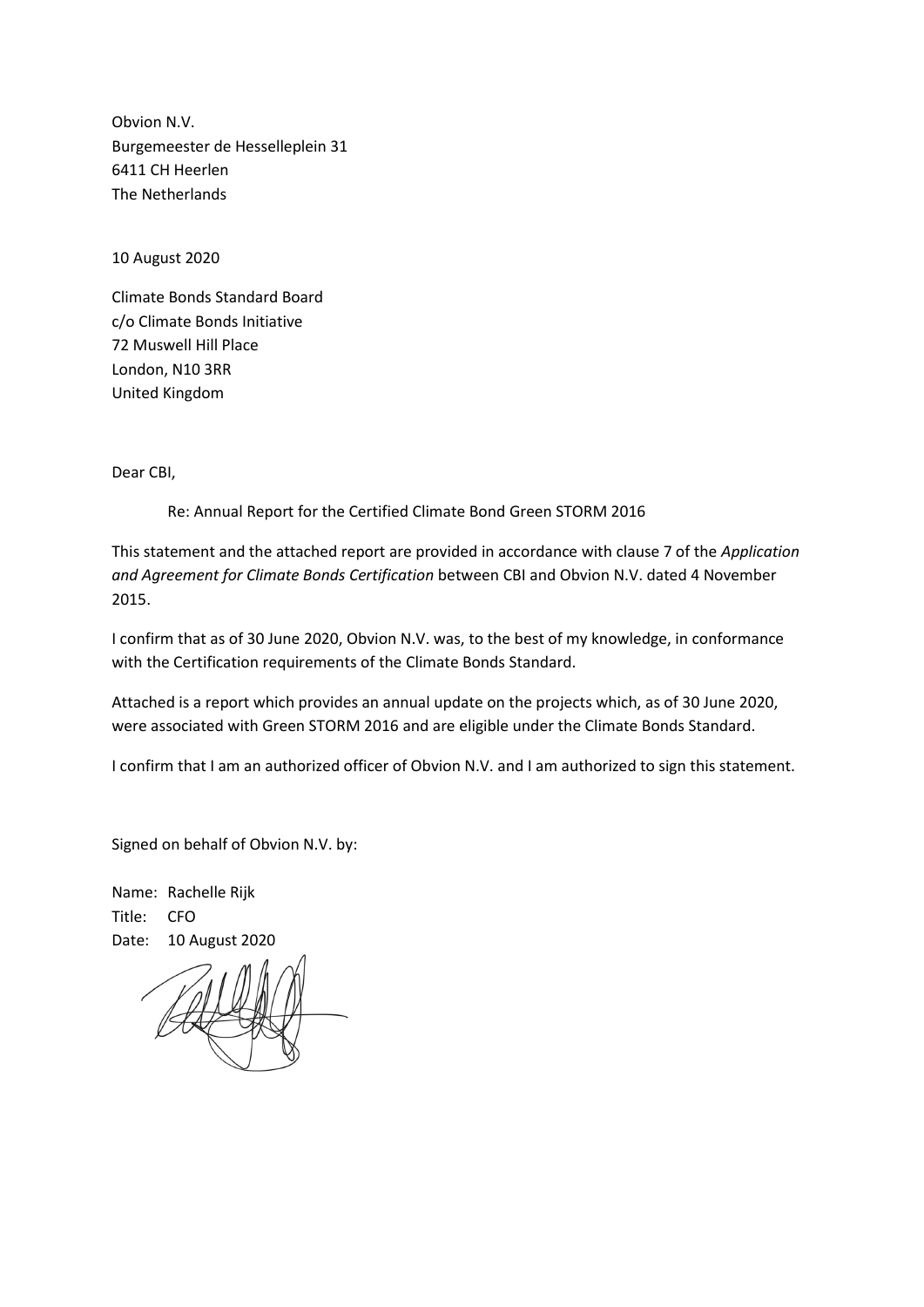## **Overview**

Obvion N.V. ("Obvion"), the issuer of Green STORM 2016, is a subsidiary of Rabobank, an international cooperative bank focused on providing financial services in the Netherlands and involved in retail and wholesale banking, as well as food and agriculture internationally. Rabobank has the largest mortgage-lending business in the Netherlands, which is complemented with a lending portfolio that is directed towards retail customers and corporates.

Obvion has developed the Green STORM 2016 Green Bond Framework (the "Framework") under which it has issued a green residential mortgage-backed security (Green STORM 2016) and used the proceeds to finance or refinance, in whole or in part, Obvion's mortgage asset pool with relevant energy-efficient characteristics.

Sustainalytics has verified compliance of Green STORM 2016 with the Low Carbon Housing Standards of the Climate Bond Initiative at time of issuance.

## **Use of proceeds**

The proceeds of the RMBS are used to finance or refinance existing mortgage loans from Dutch residential buildings that represent the top 15% in terms of energy performance in the country, or which have achieved at least a 30% improvement in energy efficiency. The mortgages to be (re)financed reflect a diversified and granular portfolio in terms of geography and building types.

## **Process for project selection and Eligibility Criteria**

The selection criteria for inclusion in the mortgage pool of the Green Bond are based on construction year and Dutch residential Energy Performance Certificates. The Dutch Energy Performance Certificate system is a result of the Dutch government's implementation of the revised 2010 EU Energy Performance of Buildings Directive. Energy Performance Certificates assign a label between "A" and "G" to each property, with "A" representing the best performance.

Obvion's database of mortgages has been matched against the external database provided by Calcasa, a Dutch valuation service agency. Calcasa sourced the underlying data with regards to definitive Energy Performance Certificates directly from the Netherlands Enterprise Agency (the Rijksdienst voor Ondernemend Nederland or RVO). Where definitive Performance Certificates were not available, Calcasa calculated them using the RVO's methodology for determining Dutch residential Energy Performance Certificates.

From the asset pool that has been classified by Energy Performance labels, Obvion has selected mortgages for inclusion in Green STORM 2016 based on the following requirements (in addition to Obvion's usual non-green mortgage loan selection criteria):